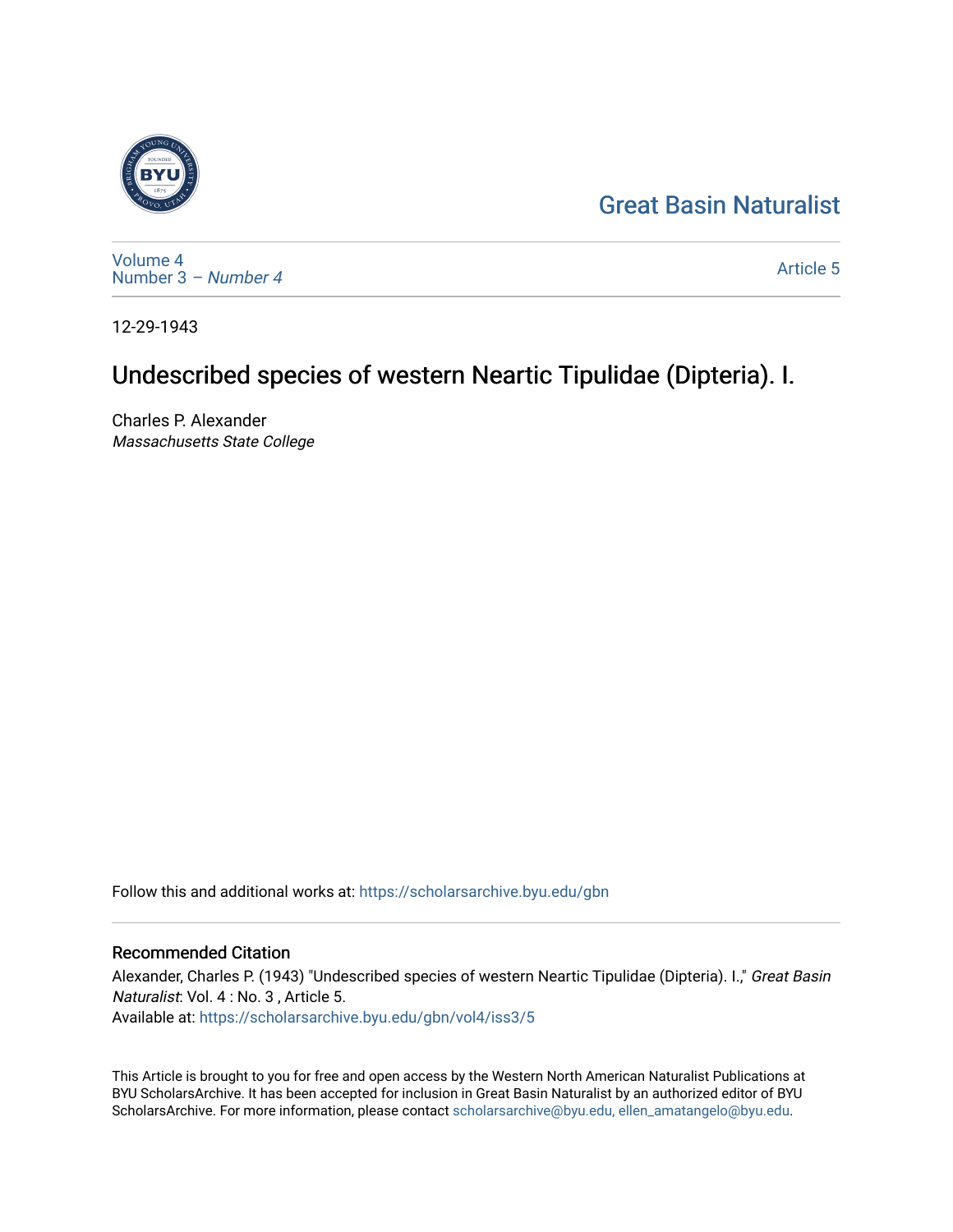### UNDESCRIBED SPECIES OF WESTERN NEARCTIC TIPULIDAE (DIPTERA). I.

#### CHARLES P. ALEXANDER Massachusetts State College Amherst, Massachusetts

Following the recent publication of a manual considering the craneflies of northeastern North America (The Diptera of Connecticut, Fascicle 1: 183-486, 501-509 (index); figs. 18-55, with 389 sub-figures; 1943), <sup>I</sup> am devoting all possible time to the preparation of <sup>a</sup> comparable work considering the fauna of the Rocky Mountain and Pacific Coast states and provinces, from the Mexican border northward through Alaska. The northeastern North American area includes about 500 species whereas the still insufficiently known western Nearctic fauna is already very much larger and will undoubtedy be found to exceed 1,000 species of these flies. In the present paper <sup>I</sup> am describing various species of the tribe Hexatomini from the west ern United States.

<sup>I</sup> wish to express my sincere thanks to Messrs. Thomas H. G. Aitken, George E. Bohart, Mont Cazier, Otto Degener, Anthony Downes, Merton C. Lane and James A. Macnab for their kindness in collecting ample materials in the Tipulidae and presenting such speci mens to me. Still others of the specimens discussed at this time were taken by the late Dr. Harrison G. Dyar and Mr. Edward P. Van Duzee. Except where indicated to the contrary, the types of the new forms are preserved in my collection of World Tipulidae.

#### Limnophila (Prionolabis) sequoiarum Alexander, sp. n.

General coloration black, sparsely pruinose ; antennae 16-segmented, black throughout; wings yellowish brown, with a conspicuous brown pattern, especially at origin of Rs and over the cord and outer end of cell 1st  $M_2$ :  $R_{2+3+4}$  short to very short; male hypopygium with the tergite produced into two conspicuous, microscopically roughened lobes that are separated by a very broad U-shaped notch ; median area of ninth sternite produced into a fleshy median lobe ; outer dististyle glabrous, provided with a single slender spine on mesal edge a short distance before the shorter apex ; basal lobe of outer style very loosely attached, large and fleshy; inner dististyle a simple stout lobe; aedeagus not dilated or expanded.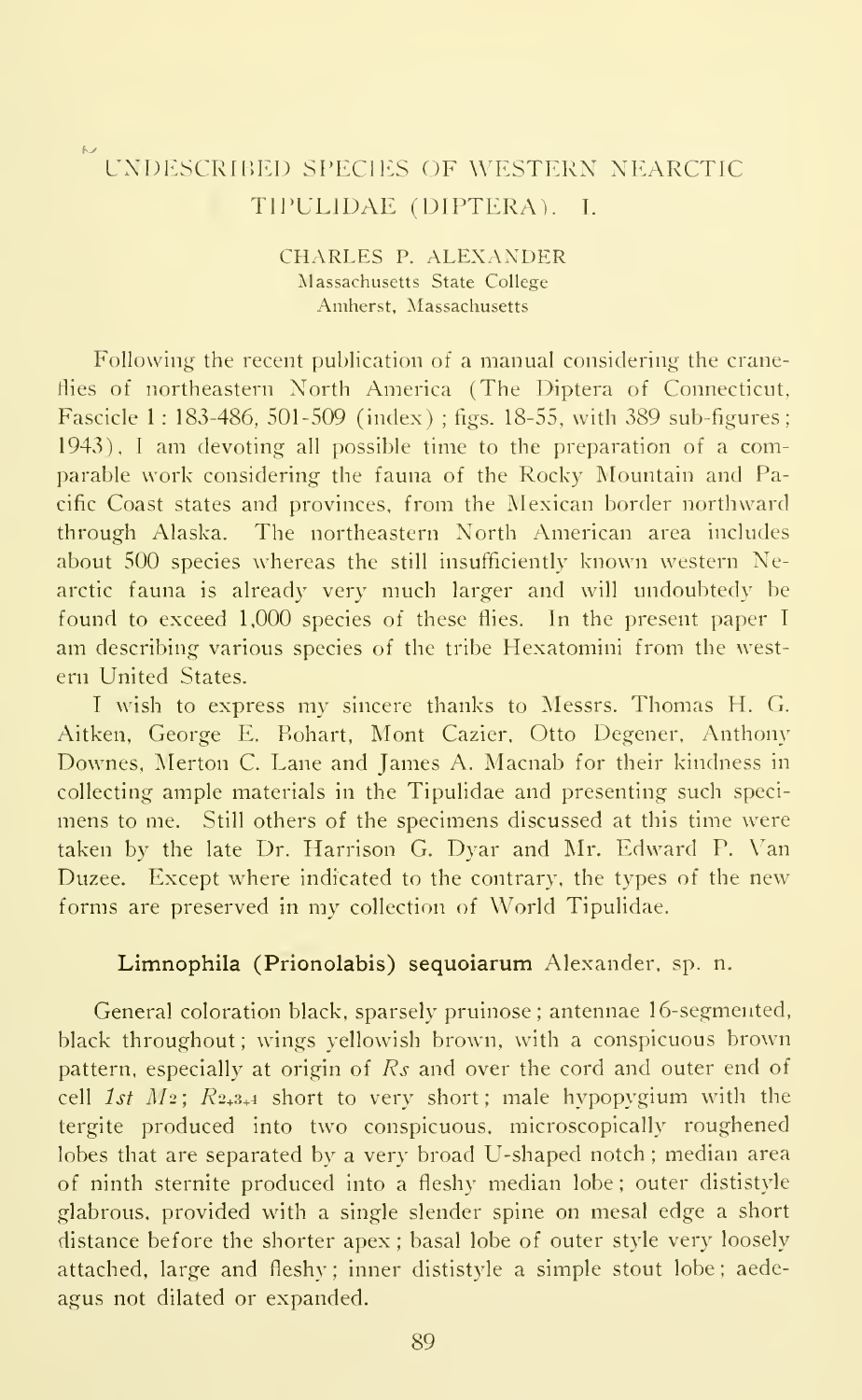Male.—Length about 9.5 - 10.5 mm.; wing 9.5 - <sup>11</sup> mm.; antenna about 1.8-2 mm.

Female.—Length about <sup>11</sup> mm.; wing <sup>8</sup> mm.

Rostrum and palpi black. Antennae 16-segmented, short, black throughout, the scape sparsely pruinose ; basal flagellar segments oval, the outer ones more elongate ; verticils of outer segments shorter than the segments. Head black, pruinose, the surface opaque.

Pronotum and mesonotum black, sparsely pruinose, the praescutum without distinct stripes. Pleura black, more heavily pruinose; dorsopleural membrane dark. Halteres obscure yellow. Legs with the coxae brown, gray pruinose ; trochanters yellow ; femora obscure yellow, the tips blackened, somewhat more broadly so on the fore pair where about the distal fifth is included; tibiae obscure yellow, the tips blackened ; remainder of legs black ; claws small, simple. Wings yellowish brown, patterned with darker brown ; prearcular and costal fields more yellowish; conspicuous brown clouds at origin of  $Rs$ , cord, outer end of cell 1st  $M_2$  and fork of  $M_{1+2}$ ; stigma unusually small, dark brown: veins brown, brighter colored in the flavous fields. Venation:  $R_{2+3+4}$  short, variable in length, in cases subequal to basal section of  $R_5$ , in other specimens even shorter, the cell  $R_3$  being very short-petiolate to subsessile : cell  $M_1$  variable in length, from subequal to nearly twice its petiole;  $m$ -cu at or before midlength of lower face of cell 1st M2.

Abdomen black, the surface nitidous or nearly so, the extreme caudal borders of the outer segments obscure yellow ; hypopygium black, the ninth segment narrowly bordered with pale. Male hypopygium with the tergite large, the caudal margin provided with long blackened lobes that are separated by a very large U-shaped notch; lobes with microscopic appressed points or tubercles, the caudal border appearing crenulate. Ninth sternite similarly produced into a very con spicuous median lobe that is provided with abundant microscopic setulae and a very few long setae. Outer dististyle glabrous, compressed-flattened, widened outwardly, bearing a single very long slen der spinous point on mesal edge a short distance before the shorter acute apex ; basal lobe of style suboval, unusually separated from the style itself. Inner dististyle a simple stout lobe, at its base with an unusually small subglobular lobule. Aedeagus not dilated or expanded, as is the case in most other species of the subgenus. Gonapophyses simple, each with an acute spinous point that is directed cephalad.

HABITAT.-California.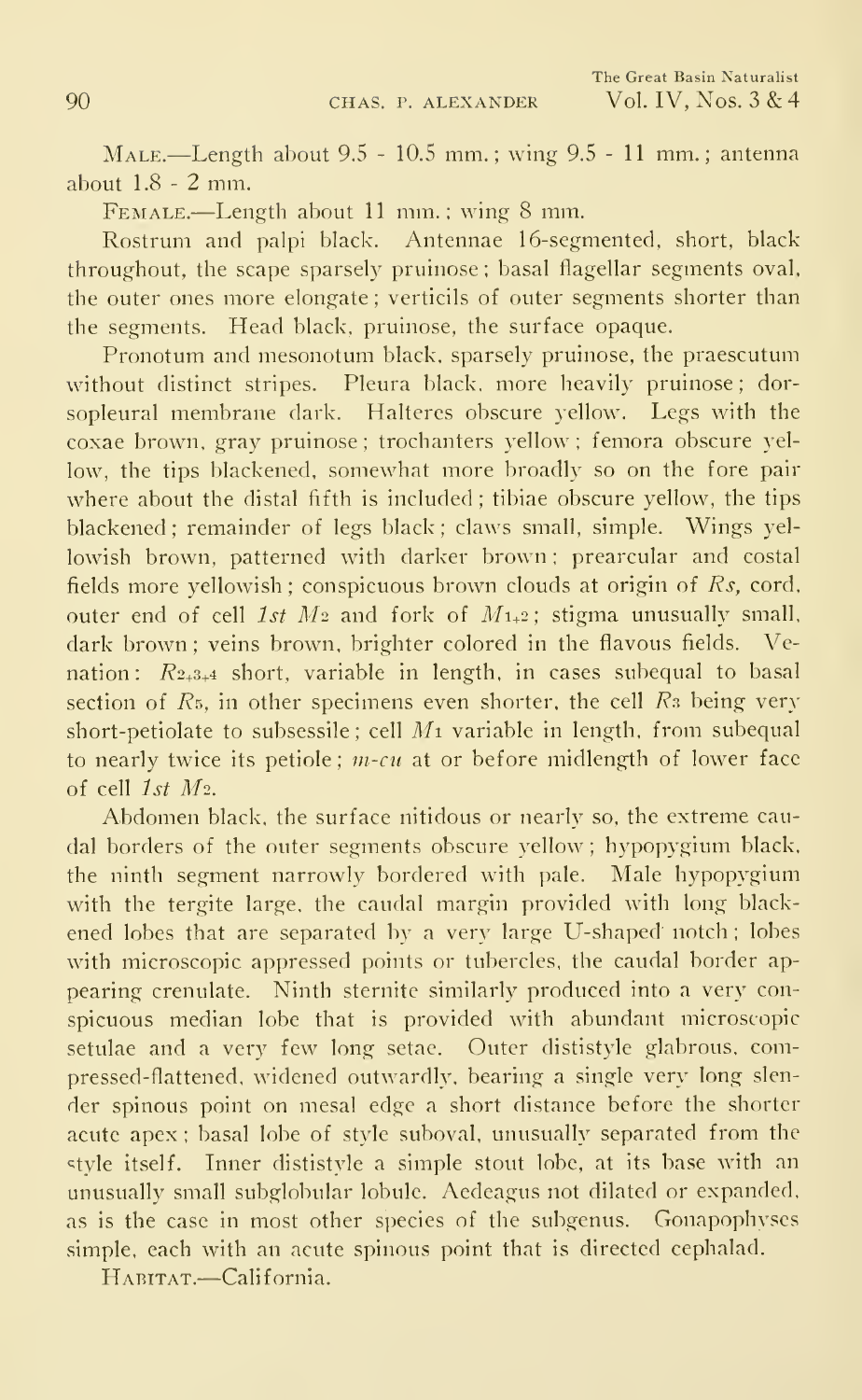HoLOTYPE,  $\beta$ . Sequoia National Park, June 8, 1942 (Otto Degener).

ALLOTOPOTYPE,  $\Omega$ , pinned with type. PARATOPOTYPES, 10  $\delta \delta$ .

Limnophila (Prionolahis) sequoiarum is entirely different from all other described members of the subgenus. In all details of structure of the male hypopygium it is one of the most distinct species in our fauna. The undilated aedeagus is especially characteristic of this fly and suggests a parallelism with the related subgenus Phylidorea Bigot, where species are found with the aedeagus slender to others where it is broadly compressed-flattened, as is the common condition in the present subgenus.

#### Limnophila (Prionolahis) freeborni Alexander, sp. n.

General coloration black, the surface opaque by a sparse yellow pollen; antennae short, black throughout; knobs of halteres darkened; femora chiefly brownish black, the bases narrowly brightened ; wings brownish yellow, rather heavily patterned with darker brown ; male hypopygium with the outer dististyle having a single subapical denticle ; inner dististyle with the outer portion a simple black rod, its base surrounded by several microscopically blackened spinulae ; gonapophyses with apex obliquely truncated, the inner angle drawn out into a long pale point.

MALE.—Length about 9 mm.; wing 9.5 mm.

Rostrum black, very sparsely pruinose ; palpi black. Antennae very short, if bent backward extending only to the fore part of praescutum, black throughout; flagellar segments suboval, the more proximal ones crowded ; longest verticils subequal in length to the segments. Head dull black, sparsely yellow pollinose.

Pronotum brownish gray. Mesonotum chiefly black, the surface opaque by a sparse yellow pollen, the praescutum without clearly de limited stripes; scutellum somewhat more heavily pruinose. Pleura grayish pruinose ; dorsopleural membrane inf uscated. Halteres with stem obscure yellow, knob infuscated. Legs with coxae black, sparsely pruinose ; trochanters brownish yellow ; femora brownish black, the bases rather restrictedly brightened, the fore femora more extensively darkened than the others; tibiae and basitarsi brown, the tips darker; remainder of tarsi brownish black. Wings with the ground color brownish yellow, rather heavily patterned with darker brown clouds ; stigma dark brown; seams at origin of Rs, cord and outer end of cell 1st  $M_2$ ; vein  $Cu$  and axillary border less evidently bordered by darker;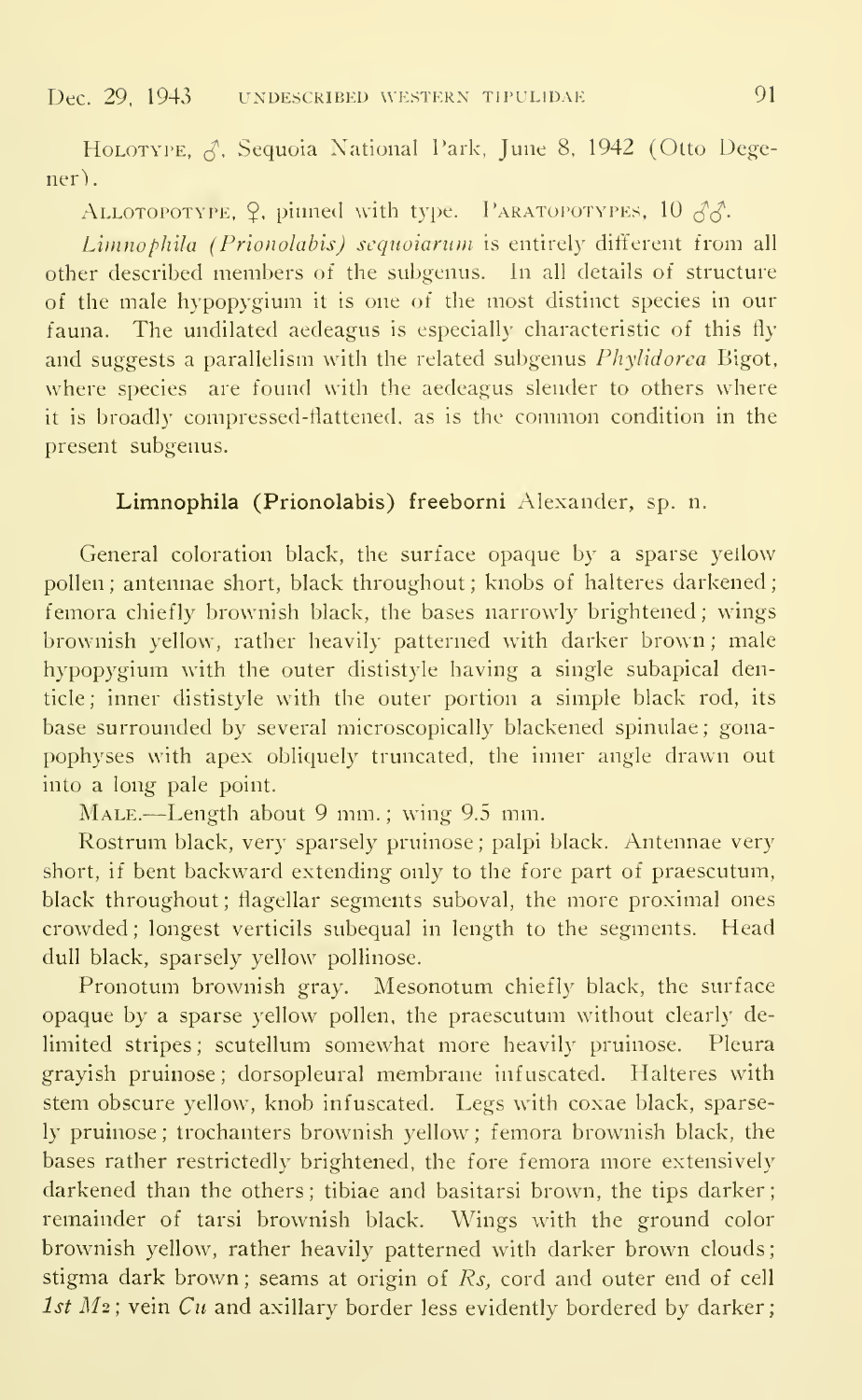veins brown, somewhat darker in the patterned portions. Venation: Sc<sub>2</sub> in transverse alignment with the fork of Rs;  $R_{2+3+4}$  short, subequal to  $R_{1+2}$  or  $R_2$ ; cell  $M_1$  small, about one-half its petiole;  $m$ -cu at near midlength of lower face of cell 1st M2.

Abdomen, including hypopygium, dull black, sparsely pruinose. Male hypopygium with the tergal notch U-shaped, the lateral lobes glabrous. Outer dististyle with only a single subapical denticle, this nearly as strong as the apical point ; outer surface of style with microscopic appressed spiculae; outer basal lobe very inconspicuous, appressed to face of style. Inner dististyle with its outer portion a simple black rod, the base of which is surrounded by several microscopic black spinulae. Gonapophyses appearing as flattened yellow blades, paling to subhyaline at tips ; apex obliquely truncated, the in ner angle drawn out into a long pale point, the remainder of apical border with scattered irregular pale points. Aedeagus compressedflattened.

Habitat.—California (El Dorado Co.).

HOLOTYPE,  $\zeta$ , Echo Lake, near Lake Tahoe, altitude 7.500 feet, June 2, 1940 (T. H. G. Aitken). Taken at the cottage of Dr. Stanley B. Freeborn.

<sup>I</sup> am pleased to dedicate this interesting species to Colonel Freeborn, whose work on the mosquitoes of California has been outstanding. The fly is quite distinct from all other regional species, especially in the structure of the male hypopygium, notably of both dististyles and the gonapophyses, all of which have distinctive forms. In some regards the species is most similar to the species next described. *Lim*nophila (Prionolabis) vanconverensis, but the resemblance is remote.

#### Limnophila (Prionolabis) vancouverensis Alexander, sp. n.

Size relatively large (wing over 10 mm.) ; general coloration black, gray pruinose, on the praescutum delimiting three more blackened stripes; fore and middle femora extensively blackened, the posterior pair somewhat less extensively so ; wings brownish yellow, extensively patterned with brown, appearing as seams along the cord, outer end of cell 1st  $M_2$ , along vein  $Cu$ , and elsewhere; male hypopygium with the inner dististyle terminating in two points, with a mass of black ened appressed spinulae in the notch ; gonapophyses expanded at tip into a narrow blade that is further produced into a short spinous point.

Male.—Length about 10-12 mm.; wing 10-14.5 mm.; antenna about 2.3 - 2.7 mm.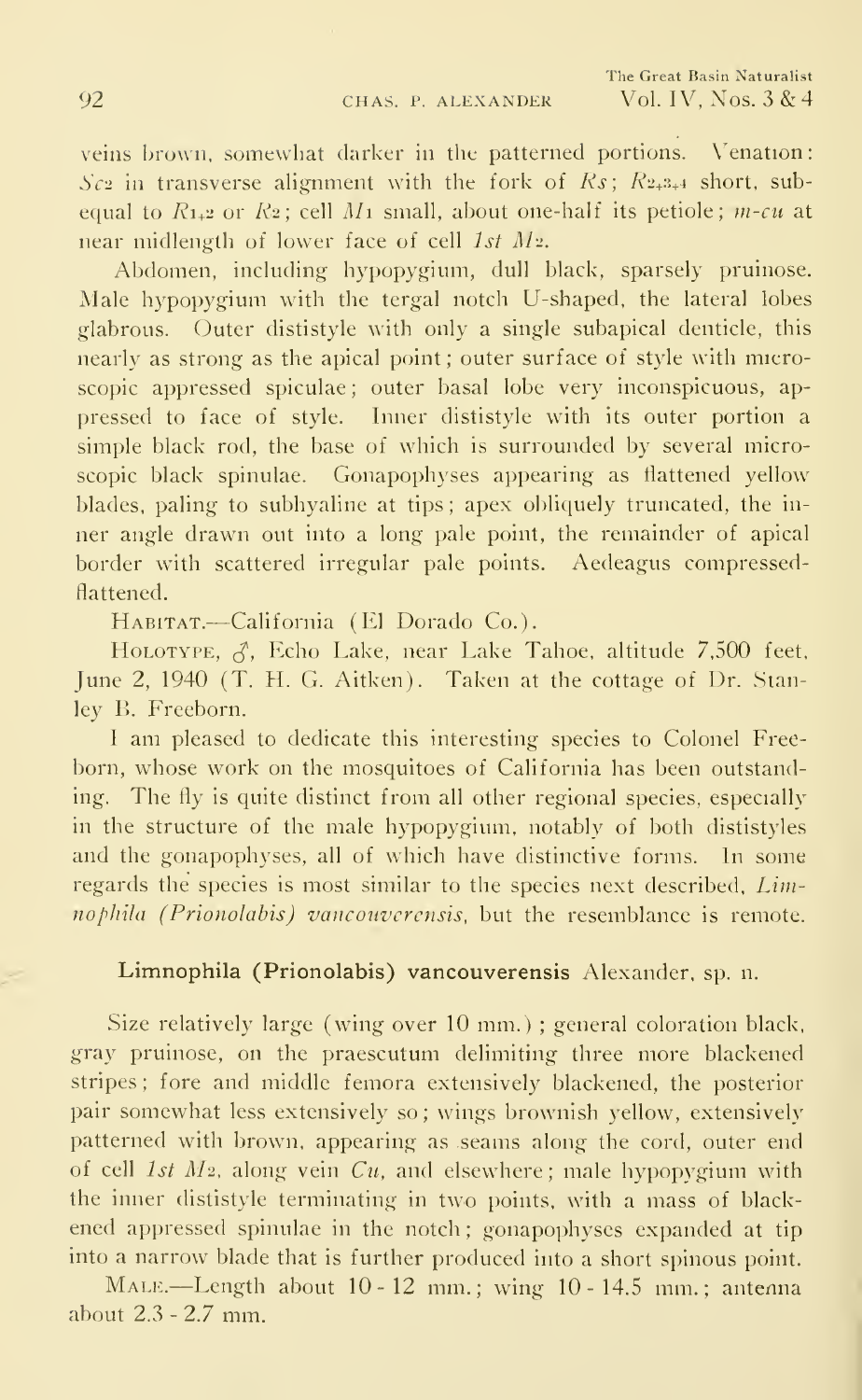FEMALE.—Length about 14 mm.; wing 14 mm.

Rostrum black, sparsely pruinose ; palpi black. Antennae 16-segmented, black throughout, scape a trifle pruinose; basal llagellar seg ments oval, the outer ones elongate and more slender; verticils rela tively short and inconspicuous. Head dark gray ; anterior vertex wide, about four times the diameter of the scape.

Pronotum heavily light gray pruinose. Mesonotal praescutum more yellowish gray pruinose, with three more blackened stripes, the median one slightly more pruinose than the laterals ; pseudosutural foveae black, conspicuous ; posterior sclerites of notum black, sparsely pruinose, the centers of the scutal lobes more polished. Pleura black, heavily pruinose ; dorsopleural membrane dull buffy. Halteres uniform pale yellow. Legs with the coxae and trochanters black, sparsely pruinose, in cases the trochanters somewhat paler ; fore and middle femora black with about the basal third yellow ; tibiae and basitarsi black, the tips narrowly more blackened; remaining tarsi black; posterior femora somewhat more extensively pale, in cases with only the distal eighth or ninth blackened. Wings brownish yellow, the costal and prearcular fields clearer yellow, especially the latter; stigma oval, brown ; an extensive, somewhat paler brown pattern, including the origin of Rs, cord,  $R_{2+3+1}$  and its fork, outer end of cell 1st  $M_2$  and a conspicuous seam along vein  $Cu$ ; certain other veins more narrowly and less conspicuously seamed with brown, most evident on R<sub>5</sub> and 2nd  $A$ ; veins brown, yellow in the prearcular field. Venation:  $R_{2+3+4}$ variable in length, from subequal to the basal section of  $R<sub>5</sub>$  to fully three times this length; cell  $M_1$  subequal to or a little longer than its petiole;  $m$ -cu close to midlength of lower face of cell 1st  $M_2$ .

Abdomen, including hypopygium, dull black. Male hypopygium with the tergal lobes relatively small, the separating notch U-shaped. Outer dististyle with scattered teeth of various sizes, in cases these only two or three in number, in other specimens more numerous, up to five or six ; outer fleshy lobe long, low and appressed, extending about to one-half or even to nearly two-thirds the length of style. Inner dististyle short and compact, the outer mass extended into a slender straight spine at the outer lateral angle, with a shorter and stouter lobe at the inner angle, the notch between these points with a conical mass of appressed blackened spinulose points ; basal lobe of style small but conspicuous, with unusually long setae, the longest more than twice the length of the lobe. Gonapophyses slender stemmed, at apex dilated into a compressed-flattened head, thence pro duced into a relatively short beak. Aedeagus compressed-flattened.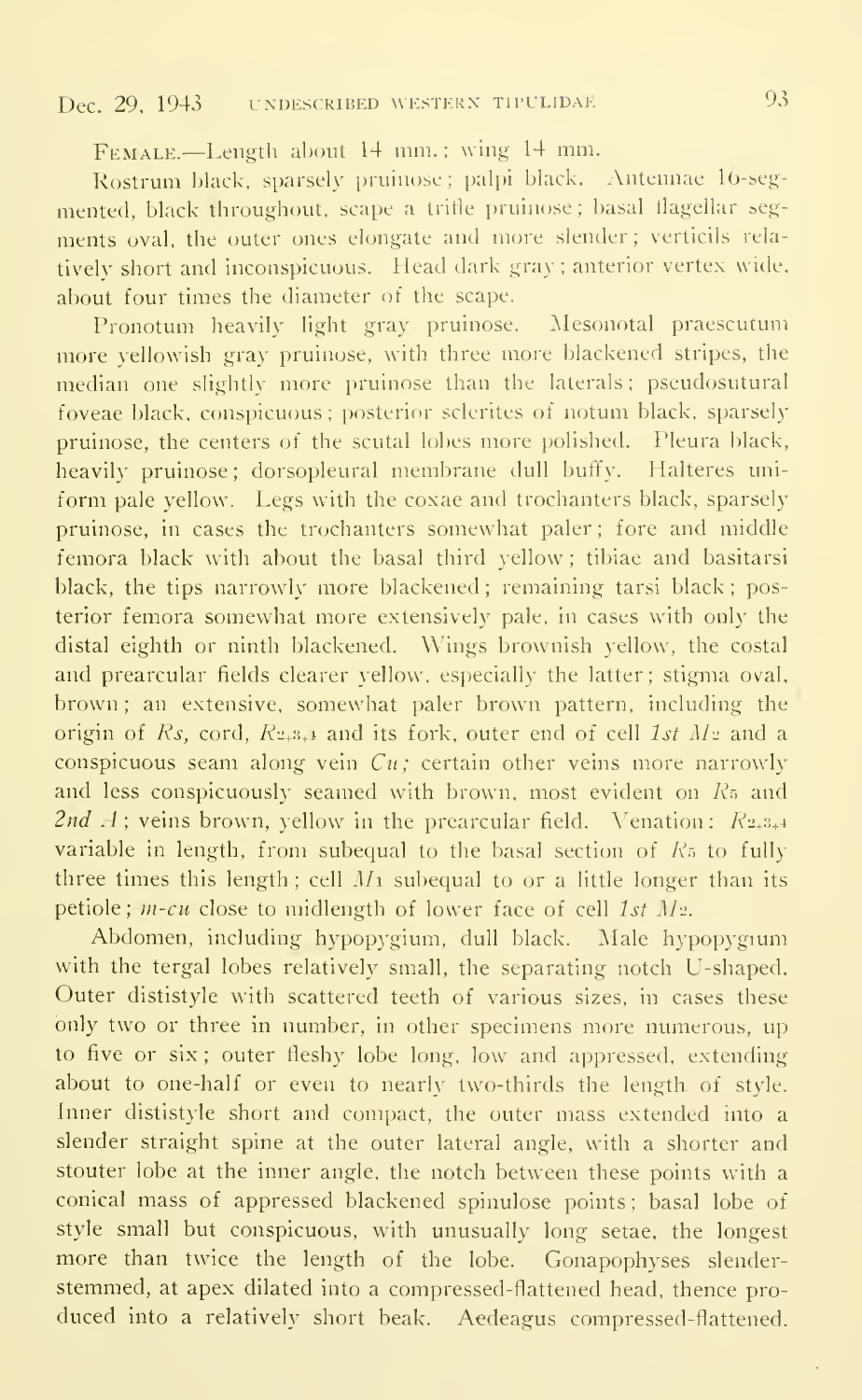Habitat.—Northwestern North America (Vancouveran Biotic Province).

HOLOTYPE,  $\zeta$ , Boyer Station, near McMinnville, Yamhill Co., Oregon, July 5, 1936 (J. A. Macnab). ALLOTOPOTYPE, 9, July 13, 1936 (Macnab). PARATOPOTYPES,  $7 \uparrow \uparrow$  9, May 27 - June 21, 1934; June 11 - July 14, 1935. PARATYPES,  $\hat{\beta}$  9, Juneau, Alaska, June 22, 1919 (H. G. Dyar) ; Ketchikan, Alaska, June 20, 1919 (H. G. Dyar) ; Ashford, Pierce Co., Washington, June 7, 1921 (H. G. Dyar) ; Forks, Clallam Co., Washington, July 1, 1920 (E. P. Van Duzee) ; Lake Cush man. Mason Co., Washington, June 27, 1917 (H. G. Dyar) ; Silver Falls State Park, Marion Co., Oregon, June 23, 1939 (T. H. G. Aitken & G. E. Bohart) ; Elk Lake, Marion Co., Oregon, altitude 3,850 ft., July 3, 1938 (M. C. Lane) ; Prospect, Jackson Co., Oregon, May 22, 1921 (H. G. Dyar).

Limnophila (Prionolabis) vancouverensis is very different from all hitherto described American species of the subgenus, differing especially in the large size and in the structure of the male hypopygium. In size it rivals the largest eastern North American species,  $L$ ,  $(P)$ , rufibasis Osten Sacken. The structure of the inner dististyles and the gonapophyses are distinctive, the latter being most similar to those of the otherwise entirely different L.  $(P<sub>z</sub>)$  boharti, sp. n. The specific name, vancouverensis, is derived from the Vancouveran (Oregonian) biotic province rather than from any specific locality. This conspicu ous and common species had been mis-identified as L. (P.) cressoni Alexander and has been distributed to various museums and private students under this latter name.

#### Limnophila (Prionolahis) boharti Alexander, sp. n.

Size medium (wing, male, under 10 mm.); antennae 13-segmented, short; body black, sparsely pruinose, the surface opaque; halteres yellow ; wings relatively broad, pale brown, with a restricted darker brown pattern ; male hypopygium with the outer dististyle having a single developed subapical tooth; inner dististyle terminating in a slender straight lobe that bears numerous conspicuous erect setae on its outer portion ; gonapophyses slender-stemmed, at apex dilated into a suboval blade that is further produced into a long beak, the whole suggesting the head and beak of a sandpiper.

MALE.—Length about 8.2 - 8.5 mm.; wing 9.4 - 9.6 mm.; antenna about 1.5 mm.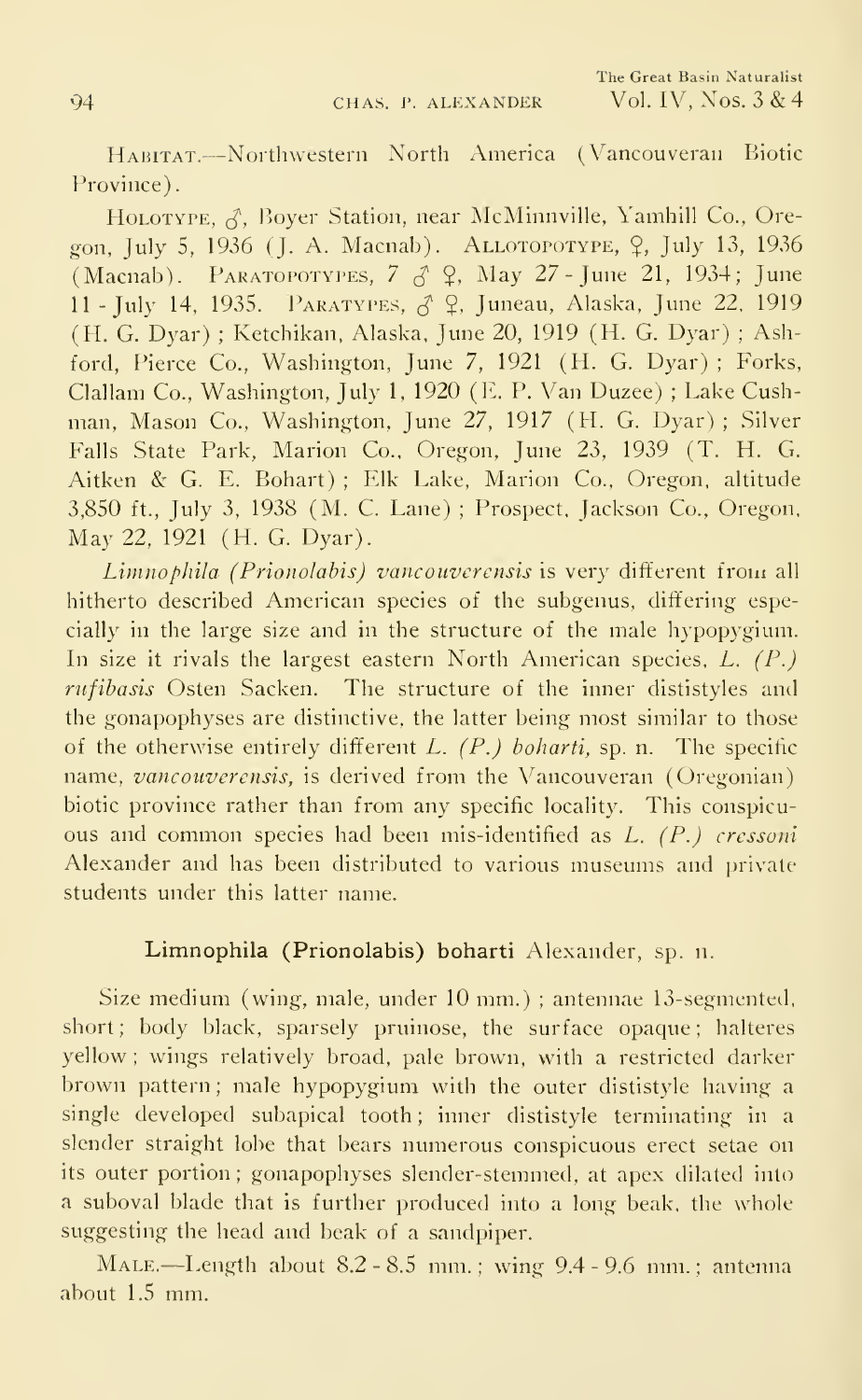Rostrum black, sparsely pruinose; palpi black. Antennae black throughout, 13-segmented ; flagellar segments oval, the outer ones more elongate ; terminal segment longer than the penultimate ; verticels of outer segments relatively long and conspicuous, subequal in length to the segments. Head black, sparsely pruinose.

Pronotum black, more or less pruinose. Mesonotum uniform black, with a sparse pruinosity to produce an opaque appearance. Pleura black, similarly sparsely pruinose ; dorsopleural region black. Halteres uniform yellow. Legs with the coxae black, sparsely pruinose; tro chanters dark brown ; femora and tibiae obscure yellow to brownish yellow, passing into brownish black at tips ; tarsi black ; claws small, simple. Wings relatively broad, with a weak brownish tinge; pre arcular and costal fields more yellow ; a restricted medium brown pattern, including the stigma, origin of Rs, cord and outer end of cell 1st  $M_2$ ; a scarcely evident darkening along vein  $Cu$ ; cell  $2ndA$  weakly darkened ; veins brown, more yellowish in the brightened fields.  $\sqrt{\frac{2}{3}}$  variable in length, subequal to the basal section of  $R<sub>5</sub>$ , in cases a little longer or shorter; cell  $M<sub>1</sub>$  subequal to or shorter than its petiole; cell  $1st$   $M_2$  rectangular, with m-cu close to midlength of its lower face.

Abdomen black, the surface subnitidous. Male hypopygium with the notch of tergite relatively broad and deep U-shaped ; lateral lobes obtuse at tips. Outer dististyle with a single developed denticle back from the more slender apical spine, in cases this tooth more obtuse outer lobe very low and appressed to the outer face of style. Inner dististyle with a slender straight lobe that bears several unusually long setae on its outer portion; basal part of style a more fleshy lobe with conspicuous erect setae. Gonapophyses pale, slender-stemmed, the apex dilated into a small suboval compressed blade that is further produced into a long, narrow, nearly straight, beaklike portion, the structure more or less suggesting the head and beak of a sandpiper or curlew. Aedeagus strongly compressed-flattened.

Habitat.—Oregon (Jackson Co.).

HOLOTYPE,  $\zeta$ , Mount McLoughlin, June 25, 1939 (T. H. G. Aitken & G. E. Bohart). PARATYPES,  $2 \angle 3\angle 2$ . pinned with the type.

<sup>I</sup> am very pleased to name this species for Dr. George E. Bohart, to whom <sup>I</sup> am indebted for several specimens of western Tipulidae. The species is very distinct from all other regional species, especially in the 13-segmented antennae and in the structure of the male hypopygium, notably of the outer and inner dististyles and the gonapophy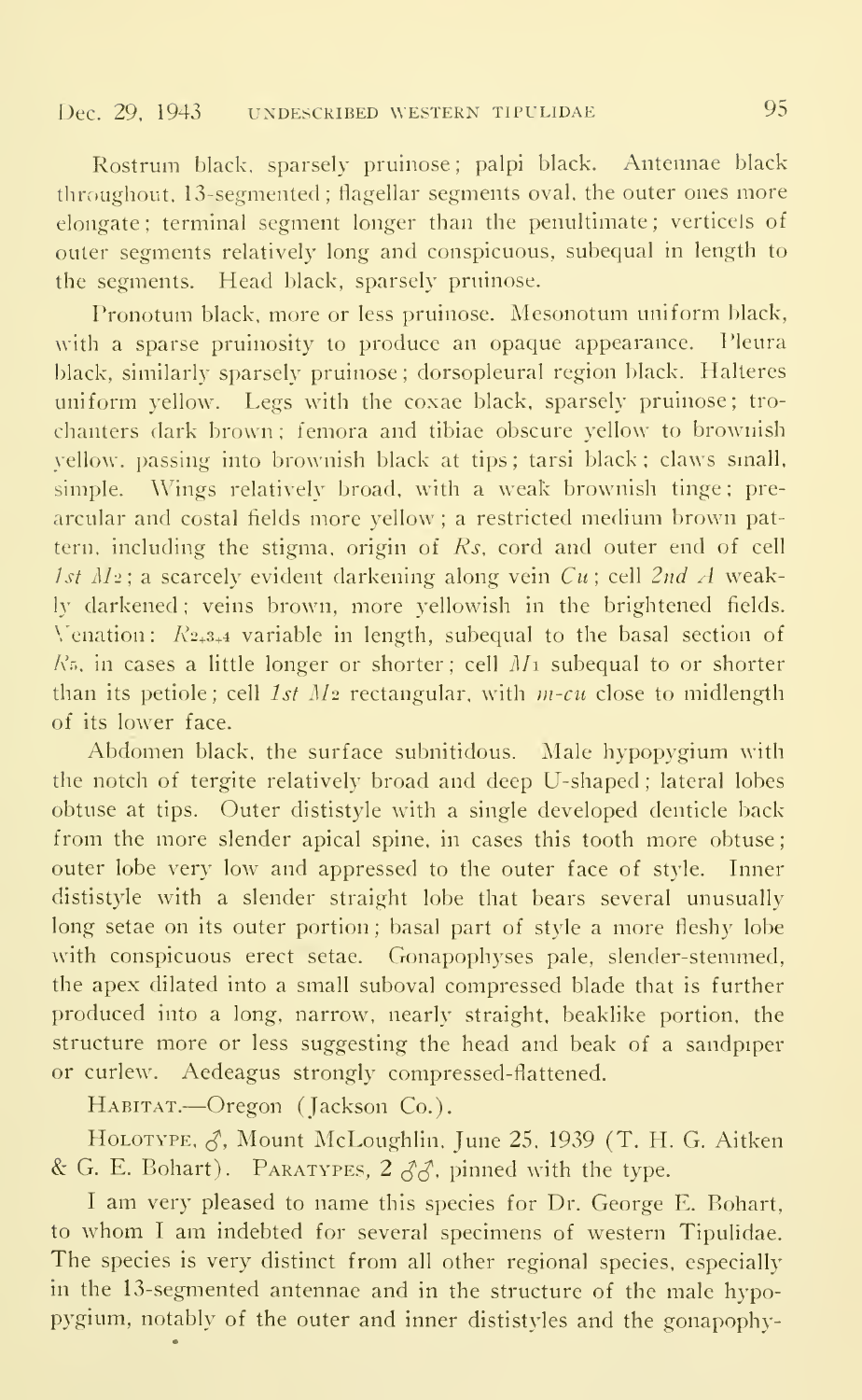ses. In the Japanese and Chinese fauna, where more than a score of species of *Prionolabis* are found, there are a few species (harukonis Alexander, imanisliii Alexander and luteibasalis Alexander) similarly having 13-segmented antennae instead of the normal for the subgenus of 16-segmented. It is strange that in the nearly forty species of Prionolabis now known, none has been discovered having an inter mediate number of 14 segments or 15 segments.

#### Hexatoma (Eriocera) mariposa Alexander, sp. n.

Allied to *eriophora* ; general coloration black, pollinose or pruinose; mesonotal praescutum with the ground color fulvous yellow, with four conspicuous black stripes: first flagellar segment with about fifteen short spinous setae ; femora and tibiae reddish yellow, the tips rather narrowly brownish black, the amount subequal on all legs ; wings with an unusually strong blackish tinge, especially on the proximal half; stigma dark brown; vein  $R_{2+3+4}$  shorter than the basal section of  $R_5$ ; cell  $M_1$  a little longer than its petiole; abdomen brownish black, the outer sternites more fulvous yellow ; ovipositor with elongate darkcolored cerci.

Female.—Length about <sup>25</sup> mm.; wing <sup>17</sup> mm.; antenna about 5.7 mm.

Rostrum black; palpi black. Antennae of moderate length, as shown by the measurements, 11-segmented ; scape reddish yellow be neath, more blackened above; scape brownish black; flagellum black, the outer segments a trifle paler ; flagellar segments cylindrical ; first segment a little less than twice the length of the second, stout, pro vided with about 15 short spinous setae; succeeding segments progiessively more slender. Head dark brown; on either side of the large entire vertical tubercle with a patch of golden yellow' setulae, forming conspicuous yellow spots on the anterior orbits.

Pronotum small, brownish black. Mesonotal praescutum with the ground color fulvous yellow, with four conspicuous black stripes, the intermediate pair narrowly united at the cephalic portion of the sclerite ; lateral stripes much broader, crossing the suture onto the scutal lobes; extreme lateral border of praescutum infuscated; setae of praescutum abundant, dark-colored ; posterior sclerites of notum blackened, sparsely yellow pollinose; scutellum with relatively long and abundant yellow setae. Pleura and pleurotergite brownish black, the dorsal sternopleurite with a large more reddish area ; ventral sternopleurite pruinose. Halteres short, stem brown, knob brownish black.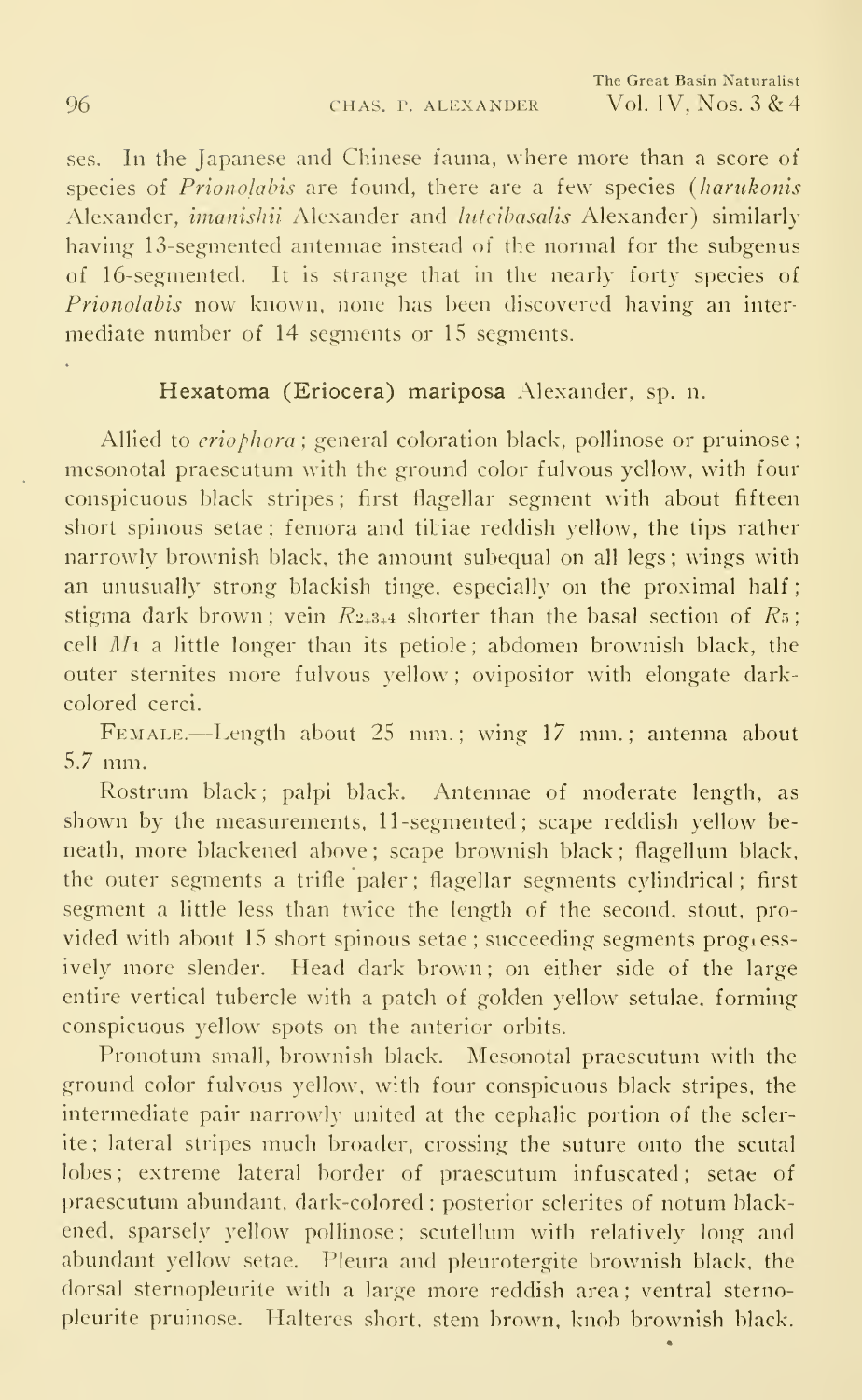Legs with the coxae gray pruinose ; trochanters obscure reddish brown, sparsely pruinose: femora reddish yellow, the tips rather narrowly brownish black, the amount subequal on all legs, on the fore pair in cluding about the distal sixth, on the posterior pair nearly the distal eighth; tibiae yellow, the tips even more narrowly blackened; proximal two tarsal segments obscure yellow, tipped with black; outer tarsal segments uniformly black. Wings with an unusually strong blackish tinge, especially on proximal half, the outer cells with more yellowish brown centers to appear somewhat lighter in color ; the dark color, in part, is produced by broad dark seams to the veins ; stigma relatively small, oval, dark brown ; veins dark brown. Macrotnchia beyond cord on veins  $R_{2+3}$ ,  $R_3$ ,  $R_4$  and distal section of  $R_5$ ; none on any part of M,  $Cu$  or the Anals. Venation:  $Sc$  long,  $Sc_1$  ending bevond one-third the length of  $R_{2+3}$ ;  $R_{2+3+4}$  short, from two-thirds to three-fourths the length of basal section of  $R_5$ ; cell  $M_1$  a little longer than its petiole; cell  $1st$   $M_2$  relatively small, about as long as vein  $M_3$ beyond it;  $m$ -cu about twice as long as the distal section of  $Cu$ .

Abdomen brownish black ; basal sternites more or less pruinose, outer sternites more fulvous yellow. Ovipositor with unusually long and conspicuous cerci, blackened at bases, dark liver-brown outwardly.

HABITAT.—California (Mariposa Co.).

HOLOTYPE,  $\Omega$ , Mormon Bar, June 6, 1939 (A. Downes).

Hexatoma (Eriocera) mariposa is most closely allied to H. (E.) eriophora (Williston), differing especially in the details of coloration, especially of the legs and the unusually heavily darkened wings. It seems very probable that more than a single species has been con fused under the name eriophora.

#### Hexatoma (Eriocera) intrita Alexander, sp. n.

Allied to velveta; general coloration black, pruinose; antennae with scape and pedicel black; femora vellow, the tips narrowly blackened, on the posterior legs involving about the distal eighth of segment wings relatively narrow, whitish subhyaline. sparsely patterned with brown, including a conspicuous seam over the cord ; macrotrichia of outer veins very sparse or lacking;  $R_{2+3+4}$  nearly straight, about twice as long as the basal section of  $R_5$ ; cell 1st  $M_2$  long-rectangular, about as long as vein  $M_{1+2}$  beyond it ; abdomen, including hypopygium, black, sparsely pruinose.

MALE.—Length about 11 mm.; wing 11 x 2.6 mm.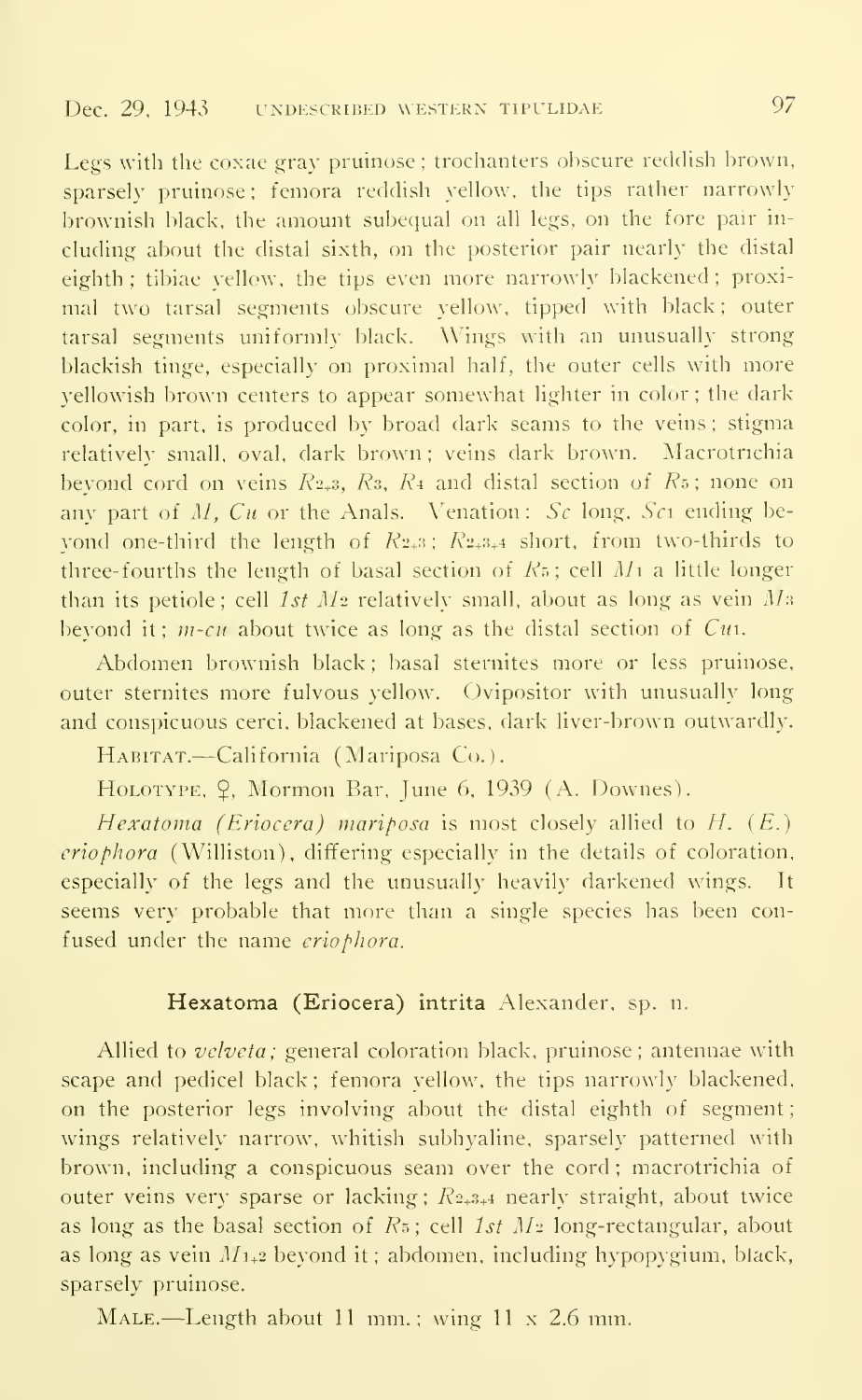Rostrum black, sparsely pruinose; palpi black. Antennae with scape and pedicel black ; flagellum broken. Head black, probably prui nose in fresh specimens ; eyes relatively small ; anterior vertex about three times the diameter of scape.

Pronotum and mesonotum black, discolored and denuded in the unique type, probably heavily gray pruinose and with praescutal stripes in fresh specimens. Pleura black, gray pruinose ; dorsopleural membrane dark brown. Halteres with stem buffy yellow, knob dark brown. Legs with coxae black, gray pruinose ; trochanters yellow ; a single leg (hind) remains; femora yellow, clearest basally, the tips narrowly black, in amount involving only about the distal eighth ; tibiae dark brown, tips blackened ; tarsi black. Wings relatively narrow, as shown by the measurements ; whitish subhyaline, sparsely patterned with brown, including the small oval stigma and a broad seam along the cord ; narrower and less conspicuous seams over the outer end of cell  $1st$   $M_2$  and bordering the longitudinal veins; wing margin narrowly bordered by brown: veins dark brown. Macrotrichia of veins beyond cord very sparse, lacking except for a restricted series on distal section of  $R_5$ . Venation:  $Sc<sub>1</sub>$  ending about opposite two-fifths the length of  $R_{2+3+4}$ ,  $Sc_2$  a short distance from its tip;  $R_{2+3+4}$  only slightly arcuated to nearly straight, cell  $R_4$  at base correspondingly narrow;  $R_{2+3+4}$  nearly twice the basal section of  $Rs$ ; cell 1st  $M_2$  long-rectangular, only slightly widened outwardly, subequal in length to vein  $M_{1+2}$  beyond it;  $m$ -cu nearly one-half its length beyond the fork of  $M$ .

Abdomen black, sparsely pruinose ; pleural membrane slightly paler ; hypopygium black.

HABITAT.—Washington (Walla Walla Co.).

HOLOTYPE,  $\zeta$ , Walla Walla, altitude 1,000 feet., May 28, 1938 (M. C. Lane).

The nearest described species is Hexatoma (Eriocera) velveta (Doane) of the central and southern Rocky Mountain region. This is most readily told by the dififerent pattern and venation of the wings and by the increased amount of black on the tips of the femora.

#### Hexatoma (Eriocera) azrael Alexander, sp. n.

Allied to *austera*; general coloration black, sparsely pruinose; praescutum with three conspicuous black stripes ; antennae black, 7 segmented in male, 9-segmented in female, short in both sexes; halteres black; wings with a strong brownish tinge, unpatterned except for the slightly darker stigma; abdomen, including hypopygium, black; male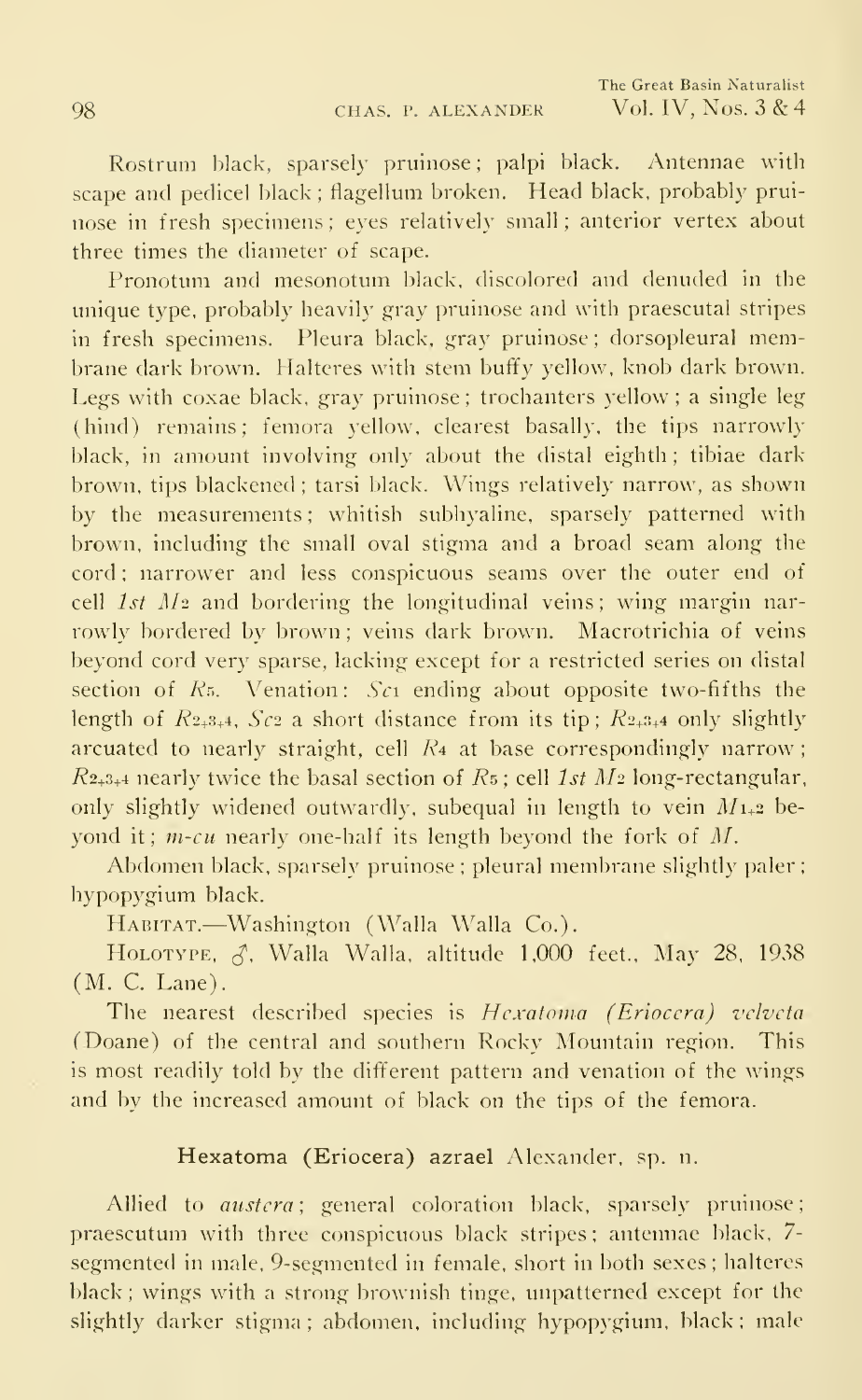#### Dec. 29, 1943 undescribed western tipulidae 99

hypopygium of moderate size, without spinous setae on outer faces of basistyles.

Male.—Length about <sup>7</sup> - 7.2 mm. ; wing 7.5 - <sup>8</sup> mm. ; antenna about 2 mm.

FEMALE.—Length about 8 mm.; wing 8.2 mm.; antenna about 2 mm.

Rostrum and palpi black. Antennae short in both sexes, 7-segmented in male, 9-segmented in female ; black, the scape more or less pruinose ; in male, first flagellar segment longer and stouter than the others, about equal in length to the combined second and third ; terminal segment a little more than one-third the length of the penultimate first flagellar segment with numerous long setae but with no modified emergence spines ; in female, first flagellar segment somewhat less en larged than in male. Head black, sparsely pruinose, more heavily so on front; anterior vertex broad, about three and one-half times as wide as the diameter of scape.

Pronotum black, pruinose. Mesonotum black, light gray pruinose, the praescutum with three blackened stripes, the broad median one more or less divided by a capillary duller black vitta ; praescutal in terspaces with sparse and inconspicuous pale setae ; actual lobes with darkened centers. Pleura black, gray pruinose, more heavily so on the ventral sclerites ; dorsopleural membrane blackened. Halteres rel atively short, blackened. Legs with the coxae black, sparsely pruinose trochanters black; remainder of legs black. Wings with a strong brownish tinge, the centers of some of the cells, especially  $R$ , paler; a pale streak immediately behind the basal half of vein  $1st$  A; stigma short-oval, pale brown, a little darker than the ground ; veins brownish black. Macrotrichia of veins beyond cord sparse, including a se ries along most of the outer section of vein  $R<sub>5</sub>$ . Venation: Sci ending shortly beyond the fork of Rs, Sc<sub>2</sub> at its tip;  $R_{1+2}$  subequal to R<sub>2</sub>, the latter at or just beyond the fork of  $R_{2+3+4}$ ; cell 1st  $M_2$  subequal in length to or longer than vein  $M_{1+2}$  beyond it;  $m$ -cu about one-third its length beyond the fork of  $M$ , subequal to or a little shorter than the distal section of vein  $Cu$ .

Abdomen, including hypopygium, black, the sternites slightly more opaque. Male hypopygium relatively small, as compared with austera, without spinous setae on the outer face of basistyle as in this latter fly. Ovipositor with the valves relatively short and fleshy, especially the cerci which are much shorter than the hypovalvae, truncated at their tips.